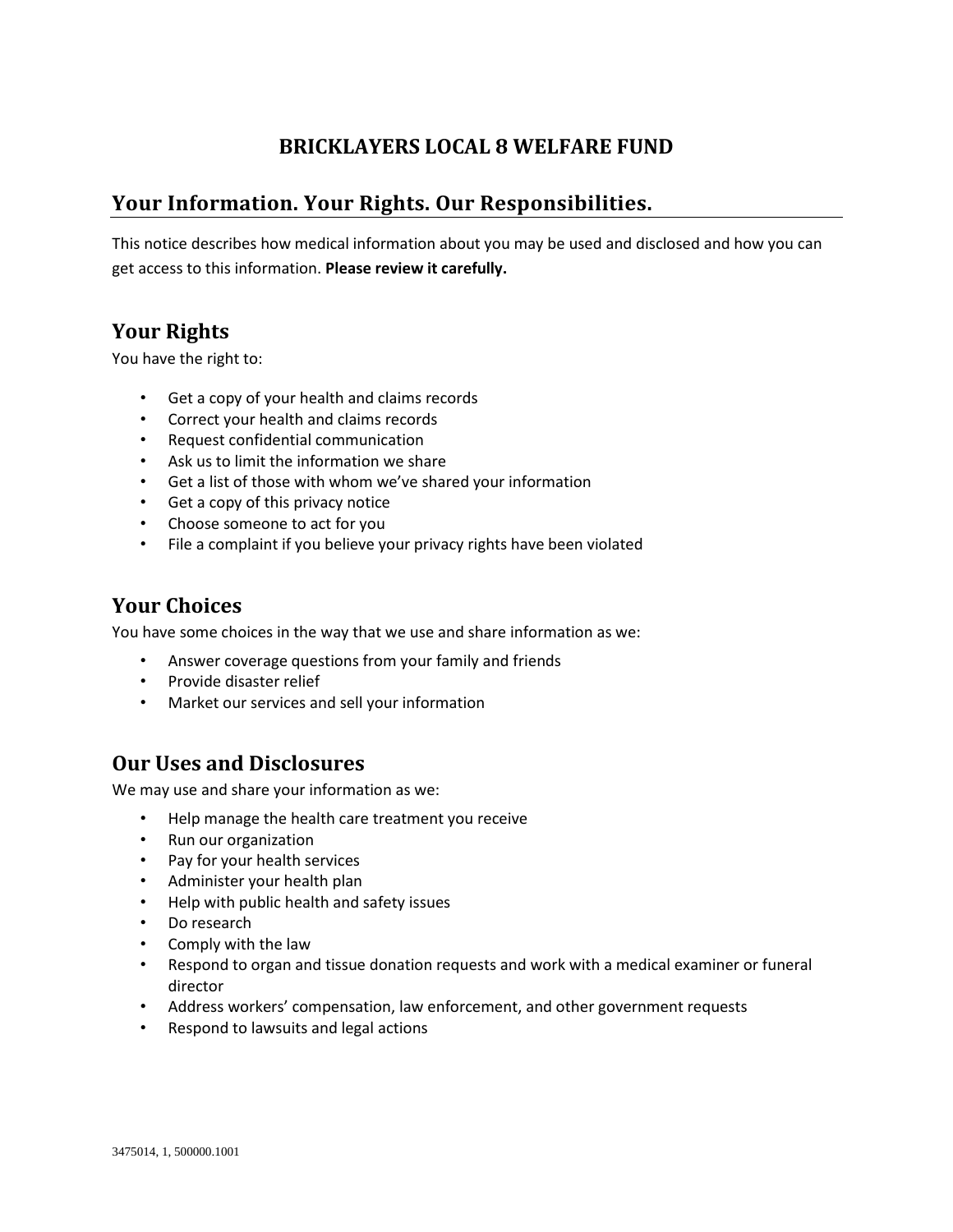# **Your Rights**

**When it comes to your health information, you have certain rights.** This section explains your rights and some of our responsibilities to help you.

### **Get a copy of health and claims records**

- You can ask to see or get a copy of your health and claims records and other health information we have about you. Ask us how to do this.
- We will provide a copy or a summary of your health and claims records, usually within 30 days of your request. We may charge a reasonable, cost-based fee.

#### **Ask us to correct health and claims records**

- You can ask us to correct your health and claims records if you think they are incorrect or incomplete. Ask us how to do this.
- We may say "no" to your request, but we'll tell you why in writing within 60 days.

### **Request confidential communications**

- You can ask us to contact you in a specific way (for example, home or office phone) or to send mail to a different address.
- We will consider all reasonable requests, and must say "yes" if you tell us you would be in danger if we do not.

#### **Ask us to limit what we use or share**

- You can ask us not to use or share certain health information for treatment, payment, or our operations.
- We are not required to agree to your request, and we may say "no" if it would affect your care.

#### **Get a list of those with whom we've shared information**

- You can ask for a list (accounting) of the times we've shared your health information for six years prior to the date you ask, who we shared it with, and why.
- We will include all the disclosures except for those about treatment, payment, and health care operations, and certain other disclosures (such as any you asked us to make). We'll provide one accounting a year for free but will charge a reasonable, cost-based fee if you ask for another one within 12 months.

#3475014v1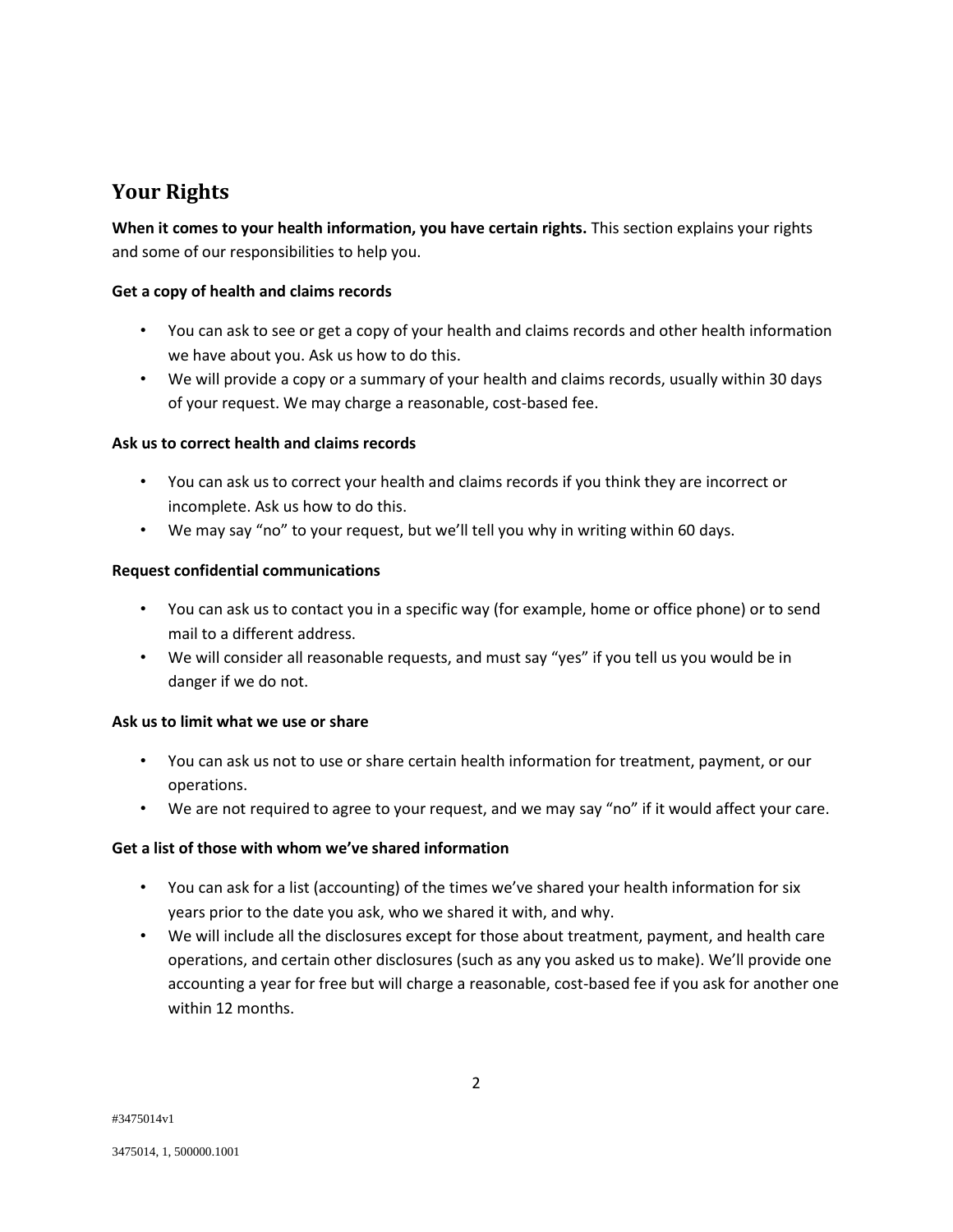#### **Get a copy of this privacy notice**

You can ask for a paper copy of this notice at any time, even if you have agreed to receive the notice electronically. We will provide you with a paper copy promptly.

### **Choose someone to act for you**

- If you have given someone medical power of attorney or if someone is your legal guardian, that person can exercise your rights and make choices about your health information.
- We will make sure the person has this authority and can act for you before we take any action.

### **File a complaint if you feel your rights are violated**

- You can complain if you feel we have violated your rights by contacting us using the information at the bottom of this notice.
- You can file a complaint with the U.S. Department of Health and Human Services Office for Civil Rights by sending a letter to 200 Independence Avenue, S.W., Washington, D.C. 20201, calling 1- 877-696-6775, or visiting **www.hhs.gov/ocr/privacy/hipaa/complaints/.**
- We will not retaliate against you for filing a complaint.

# **Your Choices**

**For certain health information, you can tell us your choices about what we share.** If you have a clear preference for how we share your information in the situations described below, talk to us. Tell us what you want us to do, and we will follow your instructions.

In these cases, you have both the right and choice to tell us to:

- Share information with your family, close friends, or others involved in payment for your care
- Share information in a disaster relief situation

*If you are not able to tell us your preference, for example if you are unconscious, we may go ahead and share your information if we believe it is in your best interest. We may also share your information when needed to lessen a serious and imminent threat to health or safety.*

In these cases we *never* share your information unless you give us written permission:

- Marketing purposes
- Sale of your information
- Certain disclosures of information considered sensitive in nature, such as HIV/AIDS, mental health, alcohol or drug dependency, and sexually transmitted diseases. Certain federal and state laws require that we limit how we disclose this information. In general, unless we obtain your written authorization, we will only disclose such information as provided for in applicable laws.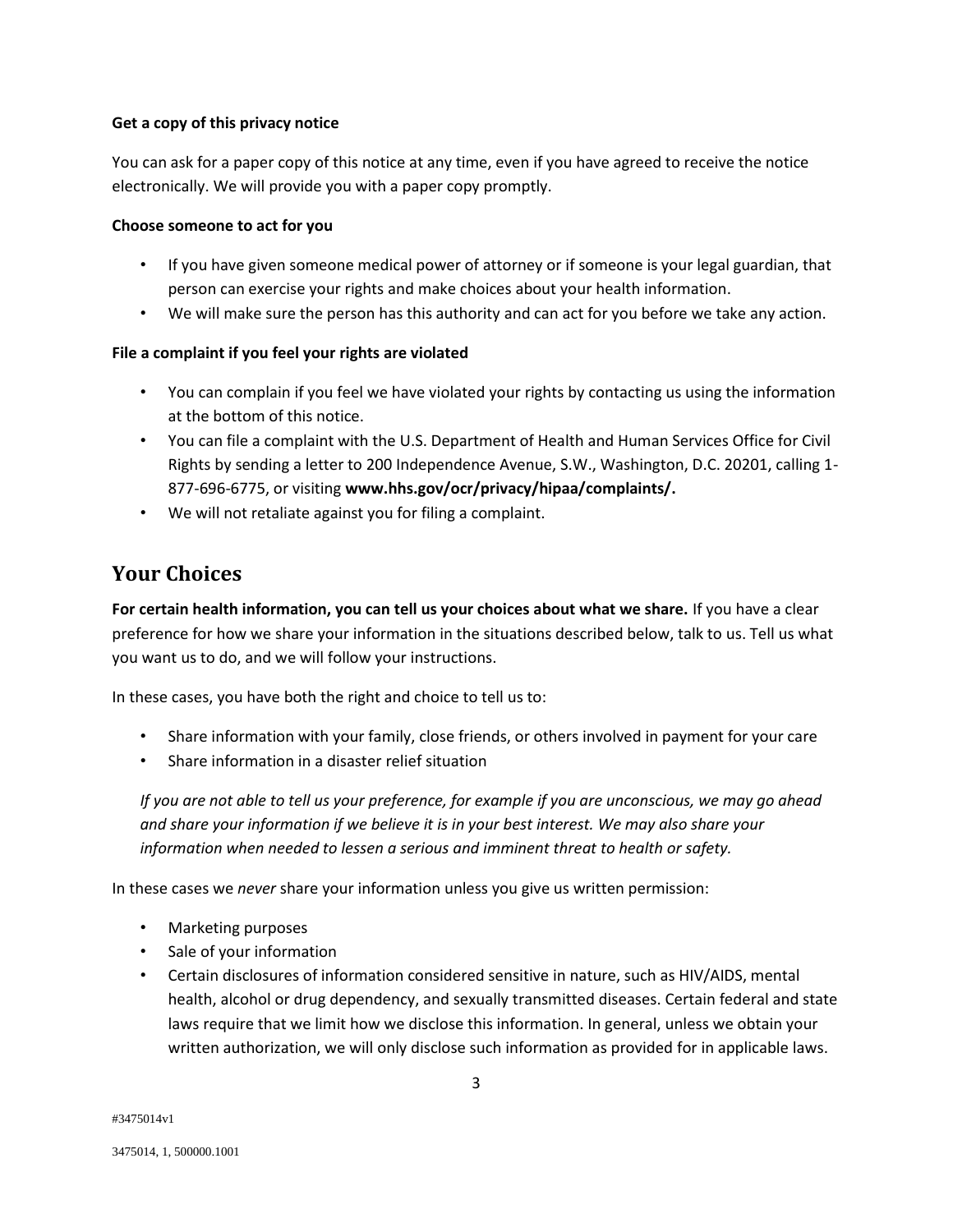### **Our Uses and Disclosures**

### **How do we typically use or share your health information?**

We typically use or share your health information in the following ways.

#### **Help manage the health care treatment you receive**

We can use your health information and share it with professionals who are treating you.

*Example: A doctor sends us information about your diagnosis and treatment plan so we can arrange additional services.*

#### **Run our organization**

- We can use and disclose your information to run our organization and contact you when necessary.
- We are not allowed to use genetic information to decide whether we will give you coverage and the price of that coverage. This does not apply to long term care plans.

*Example: We use health information about you to develop better services for you.*

#### **Pay for your health services**

We can use and disclose your health information as we pay for your health services.

*Example: We share information about you with your dental plan to coordinate payment for your dental work.*

#### **Administer your plan**

We may disclose your health information to the Board of Trustees for plan administration.

*We provide the Trustees with certain statistics to compare proposals for health insurance.*

### **How else can we use or share your health information?**

We are allowed or required to share your information in other ways - usually in ways that contribute to the public good, such as public health and research. We have to meet many conditions in the law before we can share your information for these purposes. For more information see: [www.hhs.gov/ocr/privacy/hipaa/understanding/consumers/index.html](http://www.hhs.gov/ocr/privacy/hipaa/understanding/consumers/index.html)**.**

#### **Help with public health and safety issues**

We can share health information about you for certain situations such as:

#3475014v1

3475014, 1, 500000.1001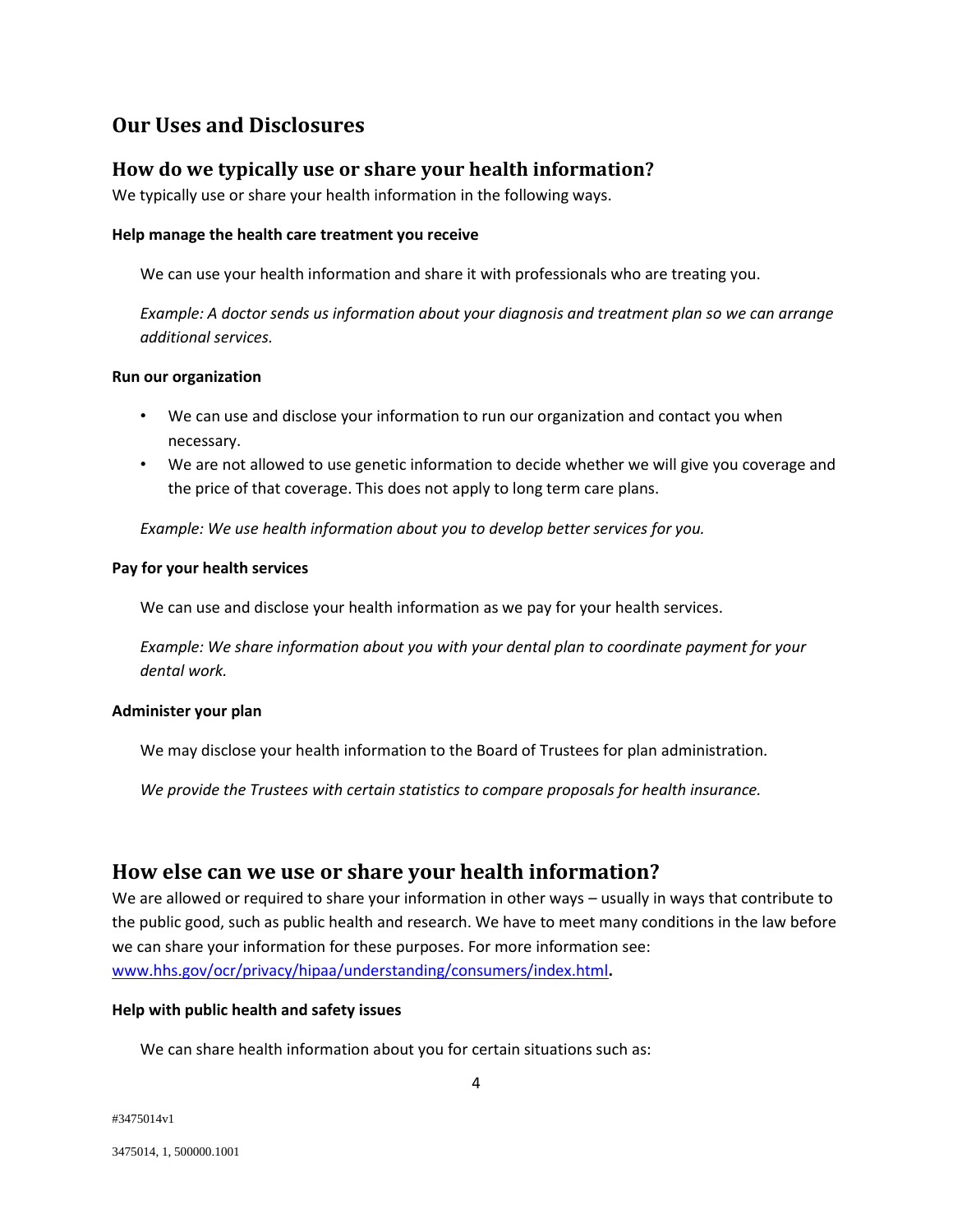- Preventing disease
- Helping with product recalls
- Reporting adverse reactions to medications
- Reporting suspected abuse, neglect, or domestic violence
- Preventing or reducing a serious threat to anyone's health or safety

#### **Do research**

We can use or share your information for health research.

#### **Comply with the law**

We will share information about you if state or federal laws require it, including with the Department of Health and Human Services if it wants to see that we're complying with federal privacy law.

#### **Respond to organ and tissue donation requests and work with a medical examiner or funeral director**

- We can share health information about you with organ procurement organizations.
- We can share health information with a coroner, medical examiner, or funeral director when an individual dies.

#### **Address workers' compensation, law enforcement, and other government requests**

We can use or share health information about you:

- For workers' compensation claims
- For law enforcement purposes or with a law enforcement official
- With health oversight agencies for activities authorized by law
- For special government functions such as military, national security, and presidential protective services

#### **Respond to lawsuits and legal actions**

We can share health information about you in response to a court or administrative order, or in response to a subpoena.

### **Our Responsibilities**

- We are required by law to maintain the privacy and security of your protected health information.
- We will let you know promptly if a breach occurs that may have compromised the privacy or security of your information.

#3475014v1